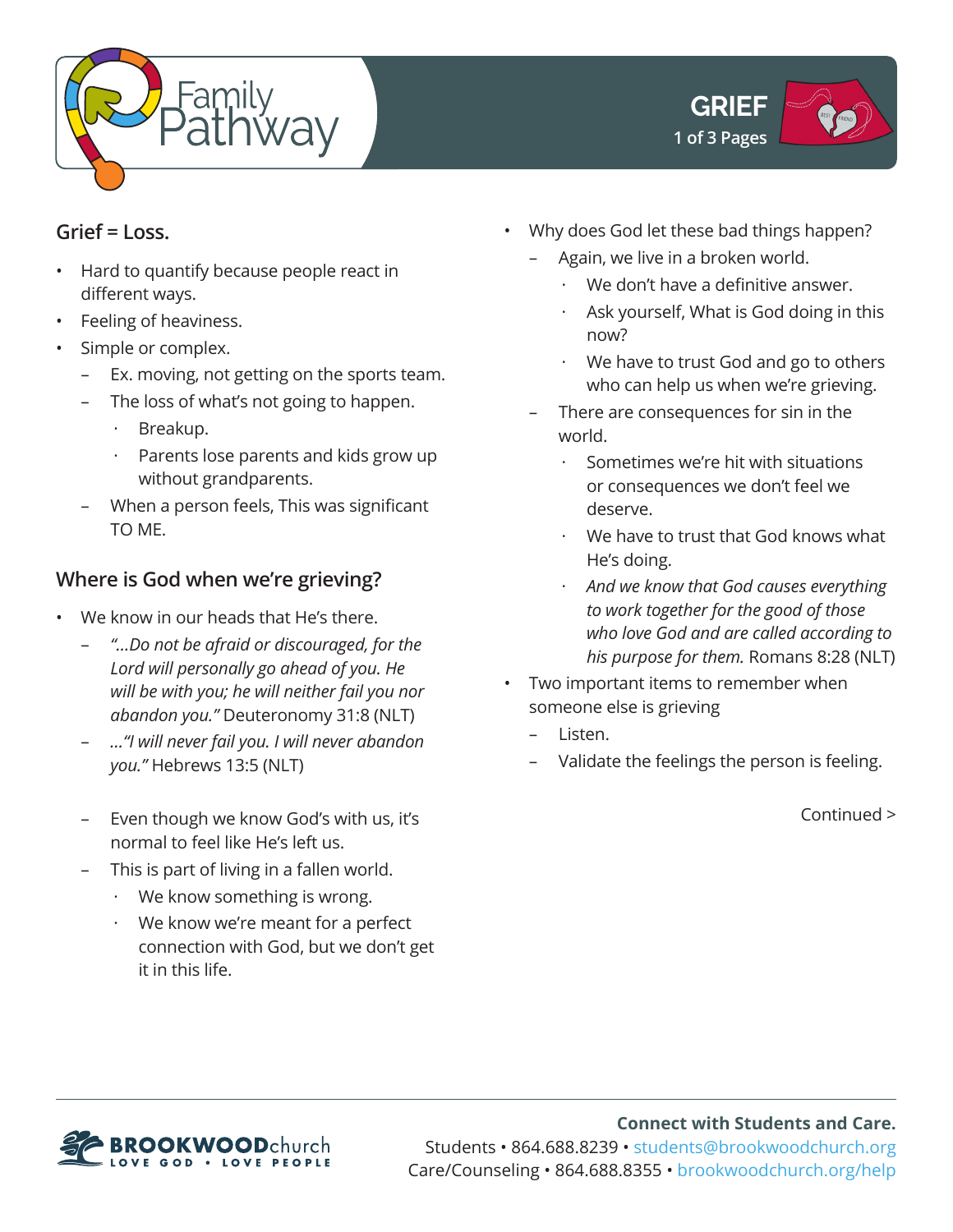



### **What does God's Word say to those who are grieving?**

- Hebrews Jesus is our high priest who understands our suffering.
	- God sacrificed his Son to save us.
	- Suffering is part of our journey.
- *My help comes from the Lord, who made heaven and earth!* Psalm 121:2 (NLT).
- All with a heavy burden can come to Christ: Then Jesus said, *"Come to me, all of you who are weary and carry heavy burdens, and I will give you rest. Take my yoke upon you. Let me teach you, because I am humble and gentle at heart, and you will find rest for your souls. For my yoke is easy to bear, and the burden I give you is light."*  Matthew 11:28-30

### **When we come to the end of ourselves, we find God.**

# **Two kinds of grief:**

- Complicated grief.
	- Ex. Parents get divorced. Things to grieve: Dad's not around. Mom is stressed. We have less finances. How will other kids see me? Can I play sports now?
	- The tragedy affects many aspects of life.
- Compound grief.
	- Ex. Parents get divorced. Grandpa dies. They have to move.
	- New griefs occur before the previous ones could be processed.

### **What are the signs someone is grieving (especially with kids)?**

- Sadness.
- Anger masks sadness or loss of control.
- Lack of interest in things they used to love.
- Inability to connect.
- Extreme behaviors (ex. stealing, pornography, etc.)

## **How do we make faith tangible and cling to hope in hopelessness?**

- *And so, dear brothers and sisters, I plead with you to give your bodies to God because of all he has done for you. Let them be a living and holy sacrifice—the kind he will find acceptable. This is truly the way to worship him. Don't copy the behavior and customs of this world, but let God transform you into a new person by changing the way you think. Then you will learn to know God's will for you, which is good and pleasing and perfect.* Romans 12:1-2
	- What we focus on determines how we process grief.
	- Scripture is always true.
		- Just because feelings seem true doesn't mean they are.
		- We have to ask God to help us experience what He promises in scripture.

Continued >



**Connect with Students and Care.** Students • 864.688.8239 • students@brookwoodchurch.org Care/Counseling • 864.688.8355 • brookwoodchurch.org/help